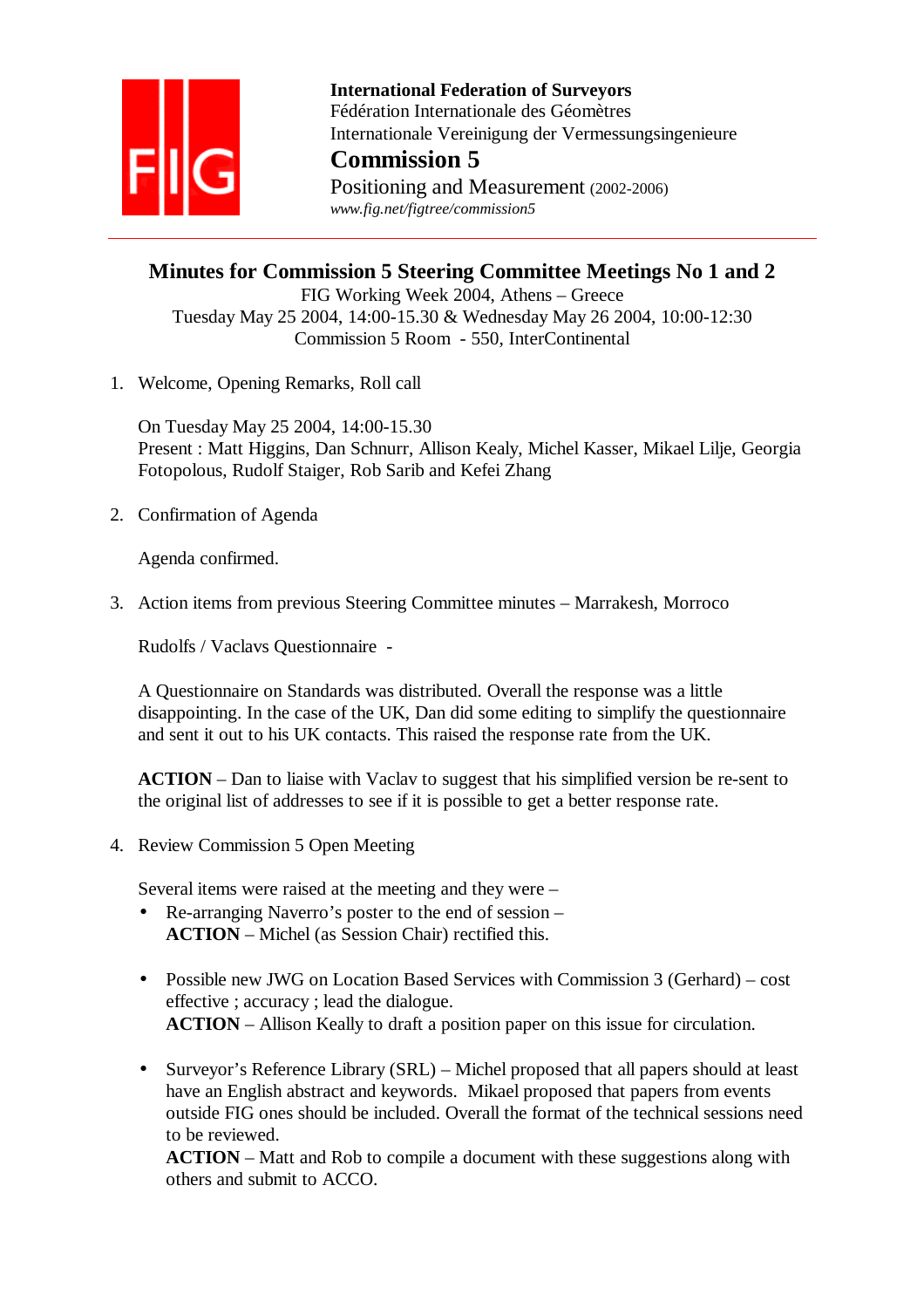• The need to improve Commission 5 website by having dedicated links and display of outputs.

**ACTION** –Rob to develop this further in conjunction with FIG office and WGs to work on content.

- Must distribute information and call for papers for CAIRO and IAG in Cairns. **ACTION** – Matt and Rob to organise.
- Mikael suggested we should consider having technically oriented conferences on Commission 5 topics – OR at least endeavour to have such papers at FIG conferences. **ACTION** – To be monitored
- Email Georgi Milev Commission 5 email list. **ACTION** – Rob to complete.
- Czech Republic wish to be involved in WGs. **ACTION** – Matt to send an offer by email.
- 5. Review General Assembly Meeting

GA No1 - At roll call there were 51 countries in attendance.

Matt outlined the highlights of GA – namely the election of Stig Enemark and Ken Allred to the positions of VP, and Jean-Marie Becker being appointed as a Honorary Member of FIG . He also advised that Rudolf will have the opportunity to present to GA re his nomination for Commission 5 Chair Elect. All other matters and motions proceeded as per agenda.

GA No2 - At roll call there were 47 countries in attendance.

C. Potsiou was elected as Commission 3 Chair Elect.

A. Ossko was elected as Commission 7 Chair Elect.

K. Viitanen was elected as Commission 9 Chair Elect.

All other positions filled as per nomination – ie Rudolf is now the Commission. 5 Chair Elect.

No Commission 4 Chair Elect was elected.

All other matters and motions proceeded as per agenda.

Also, during the open session in which the GA had the opportunity to ask questions to Commission Chairs the following issues were raised –

- The structure of technical sessions need to be reviewed
- Reduce duplication of functions between similar organisations / bodies and within FIG and refine the focus
- Commission 1 and 2 need to look at terminology within FIG ie the different titles for surveyor.
- What is happening about Cadastre 2014 ? Commission 3 and 7 ?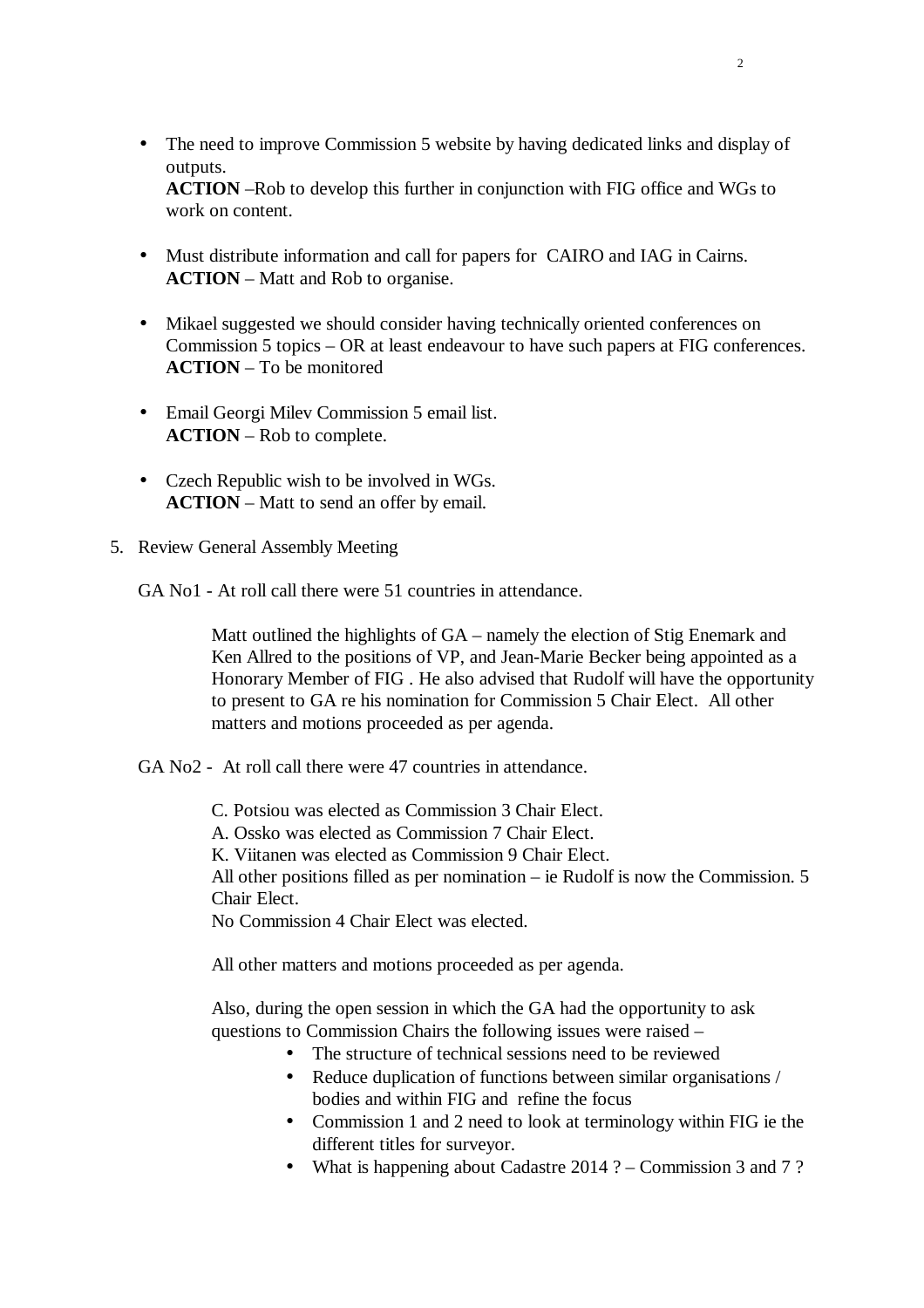- FIG need to model the knowledge make it accessible, improve dissemination , consider location, encourage more discussion groups on hot topics, create innovation through collaboration (comments by Israel's SG)
- FIG need to develop E Learning ; attract young professionals, a Futures Academy ( comments by Ireland).

It was also noted that Alick Mwanza, Surveyors Institute of Zambia, raised the issue of how FIG intend to distribute information to members / countries which cannot access the web due to poor information technology infrastructure or the lack of hardware. This issue is a fundamental and core problem / objective for FIG.

**ACTION** – All Working Group members to consider the above issues and forward possible resolutions to Matt and Rob for ACCO.

**Note** – Before the discussion of individual working group reports, Matt outlined that the Commission 5 web site objective should be more output / outcomes focussed. That is, more reference information and links are required. It should become recognised by practicing surveyors as a key web site for sourcing information on the topics of Commission 5. The web site should also include more information on 'what we have done'. The 'status of projects' needs to be 'posted / advertised and updated' on a regular basis. The information can be sent to Rob / Matt initially and then forwarded to Markku for up-loading to the web site.

6. Report by Chair of WG5.1

Refer to Commission Chair's report to the GA.

Rudolf advised that a plan to prepare a standard for the use GPS has been proposed by ISO and FIG Com 5 need to be heavily involved. Our role is to ensure that the standard is acceptable to surveyors and can be implemented in practical manner.

To move this forward the following **ACTION** was proposed –

- All committee members should provide a copy of the GPS standards and guidelines for their region and email it to Rob for collation and distribution.
- Matt will write to Tom Soler (US National Delegate based at National Geodetic Survey) requesting him to assist Hans Heister as the facilitator for this project and with the preparation of a consolidated document.

**ACTION** – Matt to also email the 4 docs on standards (3 Draft International Standards and the proposed work item on GPS) to all Steering Committee members.

7. Report by Chairs of WG5.2

Refer to Commission Chair's report to the GA.

Mikael and Michel have organised the core members to meet in Athens to further the project. Outcomes from this meeting will need to be distributed. The concept of placing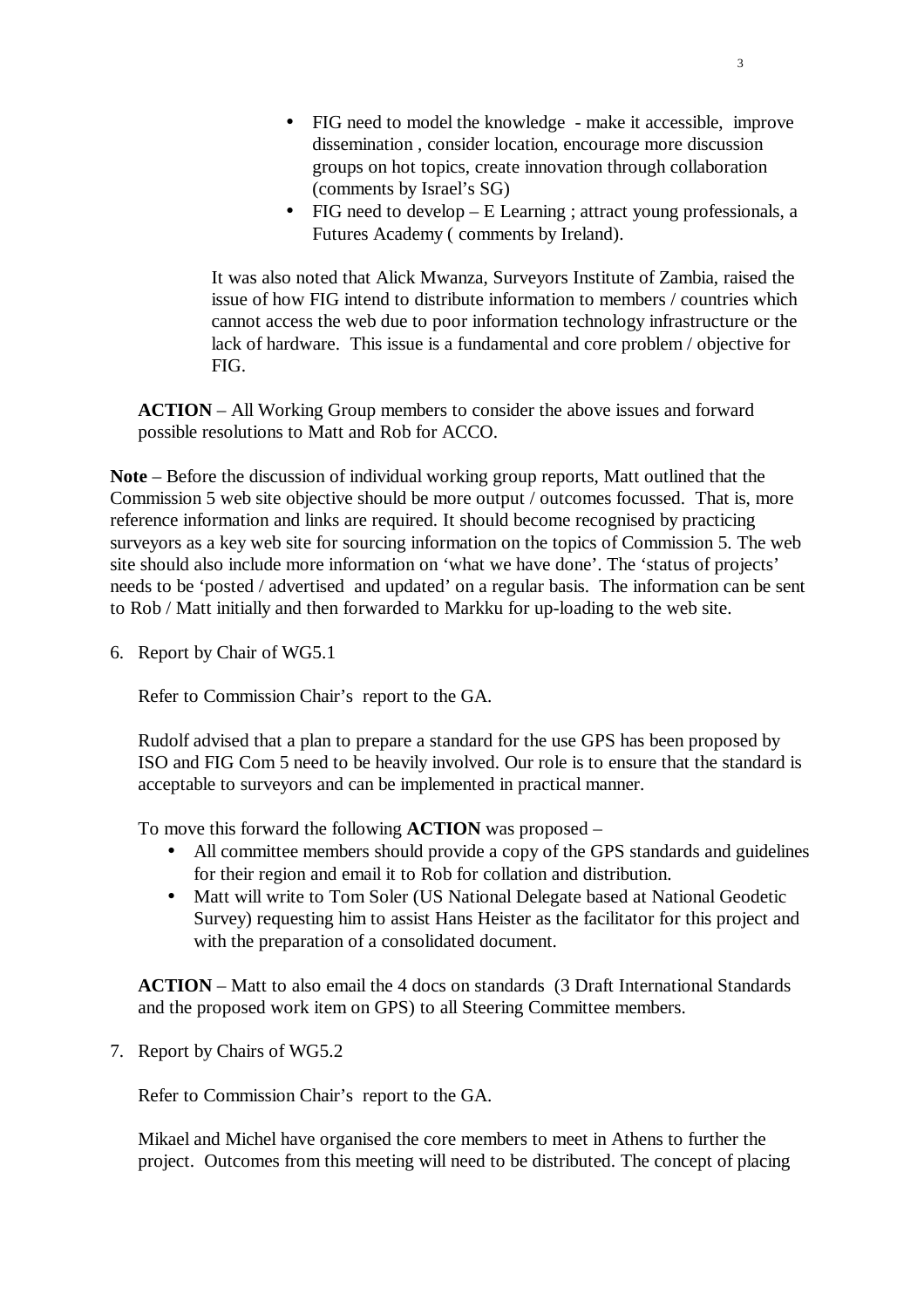reference frame issues and information on the Commission 5 web site was generally accepted.

**ACTION** – Steering Committee members should email the exact website addresses for the relevant reference frame information for their region to ROB for collation.

**ACTION** – Michel and Mikael to distribute outcomes from WG5.2 meeting to it's members.

Matt mentioned the ISOTC211 standards of describing co-ordinate / reference / datum / geodetic information in a particular form (metadata). Mikael advised that the 'BKG' website has already adopted this standard. This type of information should also be placed on the web site.

**ACTION** – Rob to liaise with Mikael to establish a link from the WG5.2 web page to the BKG web site.

8. Discussion of report by Chair of WG5.3

Refer to Commission Chair's report to the GA.

Matt advised he sent an email to people from developing countries, who attended the GNSS meeting at the UN in Vienna, inviting them to become members of Task Force 5.3.3 on GPS Modernisation and GNSS Development. Georgia advised that 25 countries have now joined as result of this correspondence. She also outlined that the WG is also going to improve its website and upload all relevant information. Information is going to be maintained regularly ie be a active / dynamic site.

**ACTION** – Georgia to email Matt and Rob the current WG5.3 membership list so that this information can be added to our contact list for distribution.

**ACTION** – Georgia to move the existing content from the Uni of Calgary web site to the FIG web site and notify the Steering Committee when that has happened. Georgia will also keep the Steering Committee informed on the ongoing progress and development of the 5.3.3 website.

9. Report by Chair JWG - Cost Effective Tech…..

Refer to Commission Chair's report to the GA.

Dan advised things are happening – mostly discussions / correspondence between himself and Chryssy. The next phase of the project is to meet Anna Tibaijuka (UN Habitat) in Barcelona at a conference in Sept 2005 and discuss with her the 'draft structure' for a publication on this topic. It is intended this publication will be ready for Munich.

The title of this project was discussed and it was proposed to re-work the title to – *Cost Effective and Timely Surveying Technology and Techniques for Informal Settlements.*

**ACTION** – Rob to find out the protocols from Markku for contacting Anna Tibaijuka and then advise Matt and Dan of process and details. Dan to draft initial correspondence.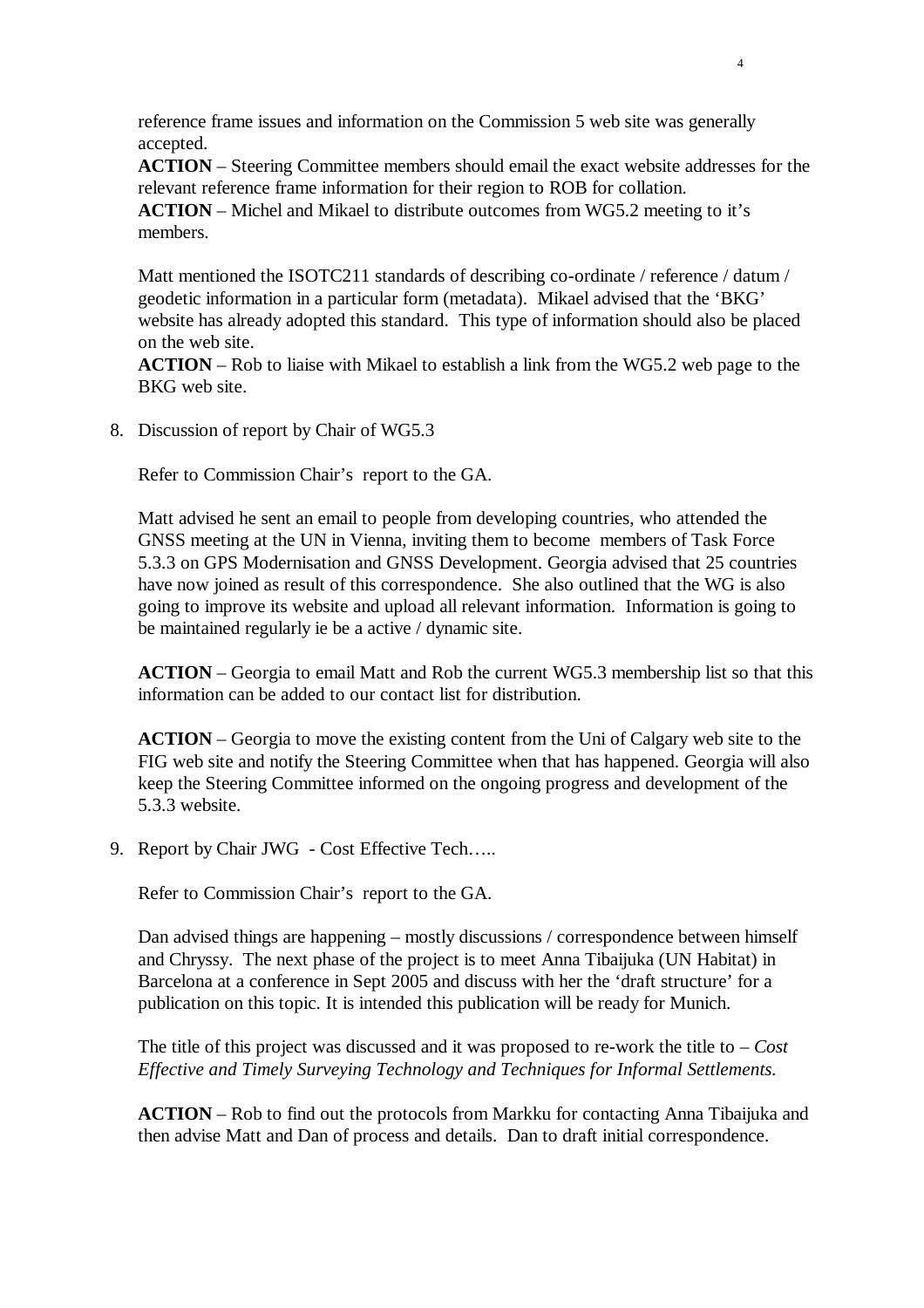**ACTION** – Dan to discuss with the JWG members the proposal to tighten the focus to "Informal Settlements".

10. Report by Co Chair JWG – Vertical Reference Frame

Refer to Matts and Robs notes.

11. Report on ACCO Matters

Refer to Matts and Robs notes.

### **Steering Committee Ended – 1545 and recommenced on at 1000 on Wednesday May 26.**

12. FIG Surveyors Reference Library

General discussion occurred regarding the purpose of the SRL and its objective. For example is it a library for all papers or a library for best practice papers or a library of papers that are recommended by each Commission as highlighted papers ? ACCO need to verify the terminology used to describe the purpose and objective.

Other issues raised were –

- good papers from non FIG conferences should be included.
- papers in languages other than English should be included however an abstract and keywords must be in English.
- papers that are technically incorrect should not be included in the SRL
- better rules / guidelines for evaluation of papers so that they can be categorised.
- should there a better peer review process external to the WW and other FIG conferences ? ie an approach similar to the academic or scientific forum ? This however this would require more additional resources to manage the SRL.
- is rapporteuring a necessary requirement in each session as the time for presentations is too short to assess the content and quality ?
- disclaimer or statement about the SRL selection process needs to be created "…..the FIG reserve the right to remove papers without any explanation or formal review process".
- to it's end the work required to maintain the SRL will need to be done outside each Commission, thus a separate SRL group within FIG may need to be established.
- more information about the SRL needs to be posted on the website.
- Can FIG grant money be used to contract a consultant to resolve the purpose and processes for the SRL ?

**ACTION** – Rob to prepare a discussion paper for comment before Matt tables issues with ACCO

## 13. IAG Liaison

Matt explained the IAG situation and the proposed 'umbrella mechanism' between IAG and FIG Commissions. He briefed the group on the discussions with Beutler – Refer to Matts notes.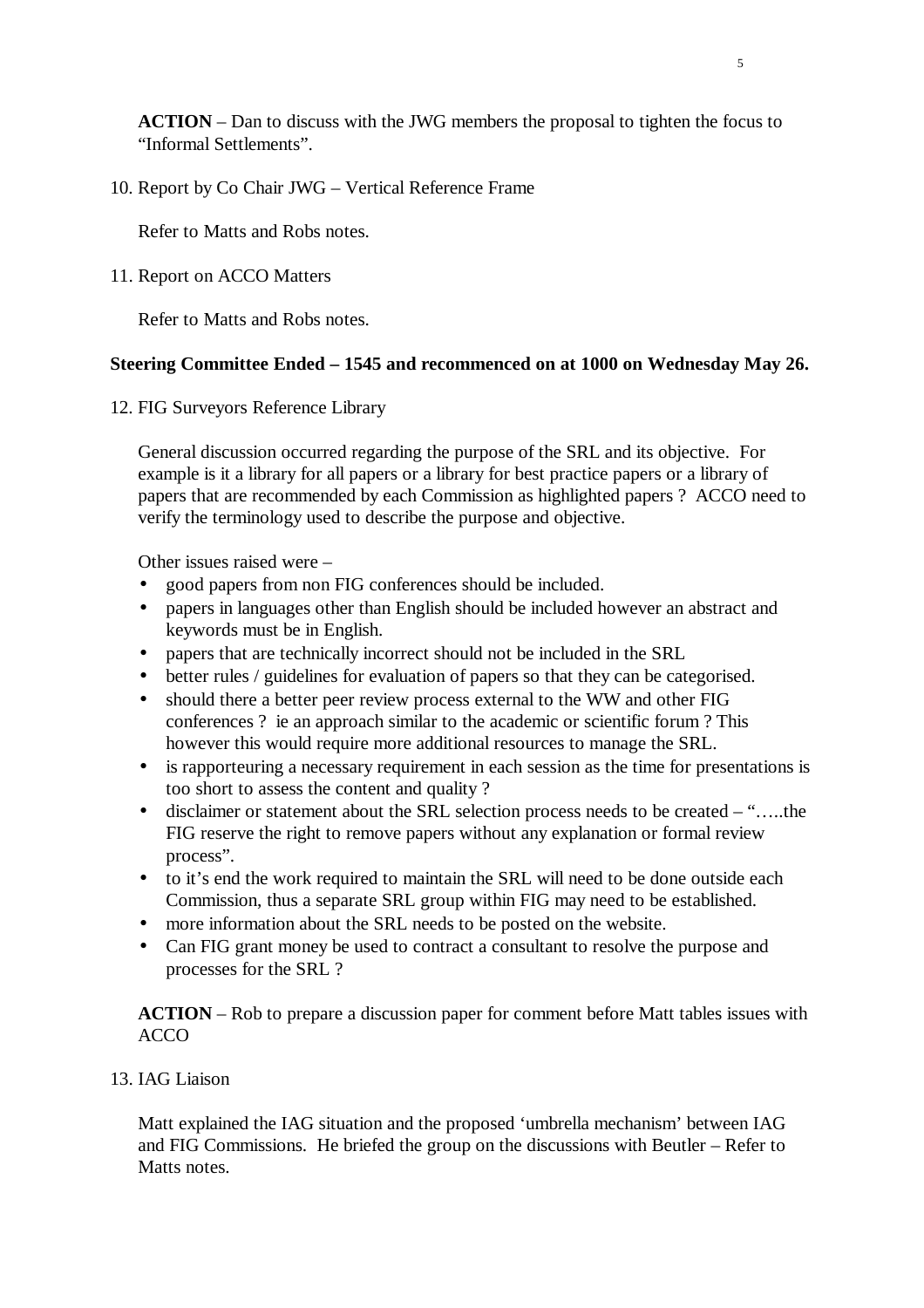The Commission 5 liaison group was formed – Matt, Rudolf, Michel (or Mikael) and Georgia.

Matt advised he will be meeting Chris Rizos in a few weeks to enhance the issues further.

**ACTION** – Matt to re-work the original IAG / FIG background paper to include the relevant contacts with each organisation, issues raised from discussions with Beutler and with a more strategic focus with respected to inter–commission activity.

**ACTION** – Georgia to advise Matt of her previous involvement / capacity with IAG ie which IAG Commission(s) she has been involved with.

#### 14. GNSS Liaison

Matt advised that an MOU between UN OOSA and FIG will be signed at the next meeting of UN Action Team on GNSS in Vienna in December 2004. He also advised that the a new international / global body to co-ordinate GNSS activities will mostly likely be formed at that meeting.

Matt flagged to the group that he would represent the FIG in this new GNSS forum and outlined his strategy to secure the necessary resources for his involvement.

#### 15. Chair Elect situation

Rudolf was advised by Matt that he has a 3 minute time slot in the second GA to speak to his nomination as Chair Elect.

Rudolf also asked the group to consider new / important subjects for the next working plan. For example topics / issues on Laser Scanning, introduction / implementation of Galileo. He also requested that the group also look for additional working group members for now and the next term.

Rudolf advised the group that he will be endeavouring to develop a working plan with the working group members so that there will be continuity of topics and any existing relationships / affiliations with existing organisations ; and try to develop more interaction within Commissions and outside FIG.

**ACTION** – Steering Committee will workshop in Cairo to consider emerging issues to assist Rudolf in developing his work plan for 2006 to 2010. Rob to note and ensure sufficient time is set aside in Cairo for such a workshop.

#### 16. Discuss next Regional Event

Matt advised that it was not necessary for WG Chairs to attend every Regional conference but that Commission Chairs and Chairs Elect are expected to attend. Hence Matt and Rudolf are expected to attend the next ACCO meeting in Jakarta – Rudolf advised he would try to attend.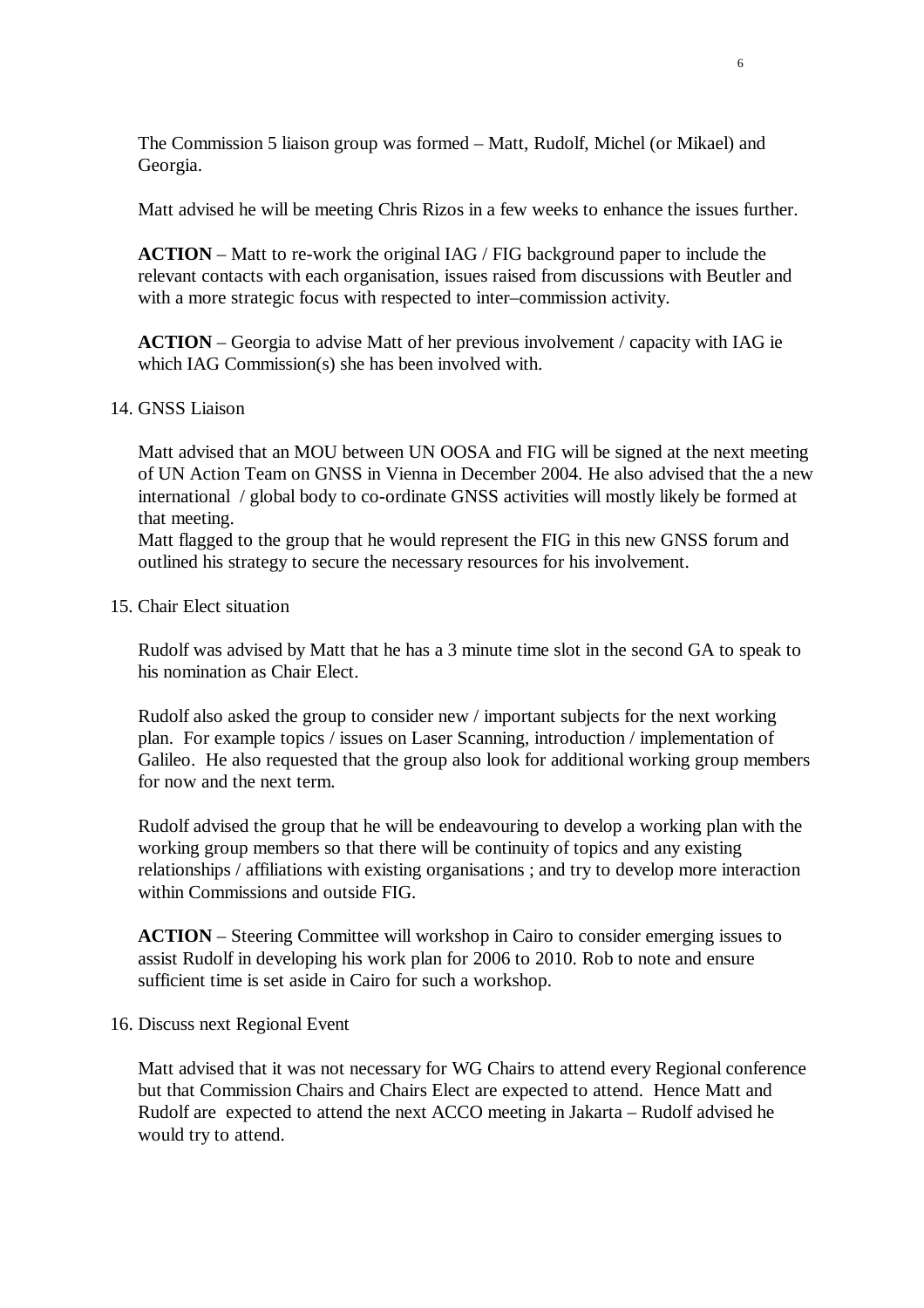It is expected that there will be a lot of interaction with IAG at the Jakarta Regional conference on the following regional issues –

- GNSS networks
- Reference frames
- Height Datum
- How FIG and IAG can work together and with other organisations such as PCIGAP, ASEAN Flag etc to assist the Asia region on these and other regional issues

Matt and Gerhard Beutler may prepare keynote papers addressing the above.

Matt will have more detailed discussions in coming weeks on the above issues with Chris Rizos (Commission 4 IAG).

#### **ACTION** – Matt to keep all informed

17. Discuss next Working Week

The group was advised by Matt the FIG and GSDI WW in Cairo will comprise of 38 sessions, 16 joint, 14 GSDI, 8 FIG, and 2 day workshops. He therefore added that we need to focus on joint sessions and target authors wrt sessions .

Discussion then continued around the following proposed structure -

1 x FIG session – 12 papers on a mix of Position and Measurement topics

2 x 20 min introductory papers

10 x 5 min case-study or poster papers

2 x Joint sessions – Possible topics include: Mobile Mapping, Laser Scanning, GNSS, Reference Frame.

Issues such as GNSS accuracy for SDI, Galileo

2 x Workshops –

 1 on Cost Effective SDI for Informal Settlements and Mapping 1 on Standards?

For the above FIG session special guidelines for the case-studies and posters need to be prepared and disseminated to provide the recommended presentation time, number of power point slides and the format of discussion thereafter.

**ACTION** – Matt to examine the structure and contacts in GSDI that are relevant to Com 5. This will help identify possible topics of interest to both FIG and GSDI for our joint sessions in Cairo.

**ACTION** – Following that, topics for Cairo will be further discussed within Commission 5 and Matt will then forward ideas to Markku.

18. Discuss other sponsored FIG Events

- 2004 International Symposium on GNSS and GPS, 6-8 December 2004, Sydney, Australia *(http://www.gnss2004.org)* 
	- $\triangleright$  Commission 5 is co-supporting this event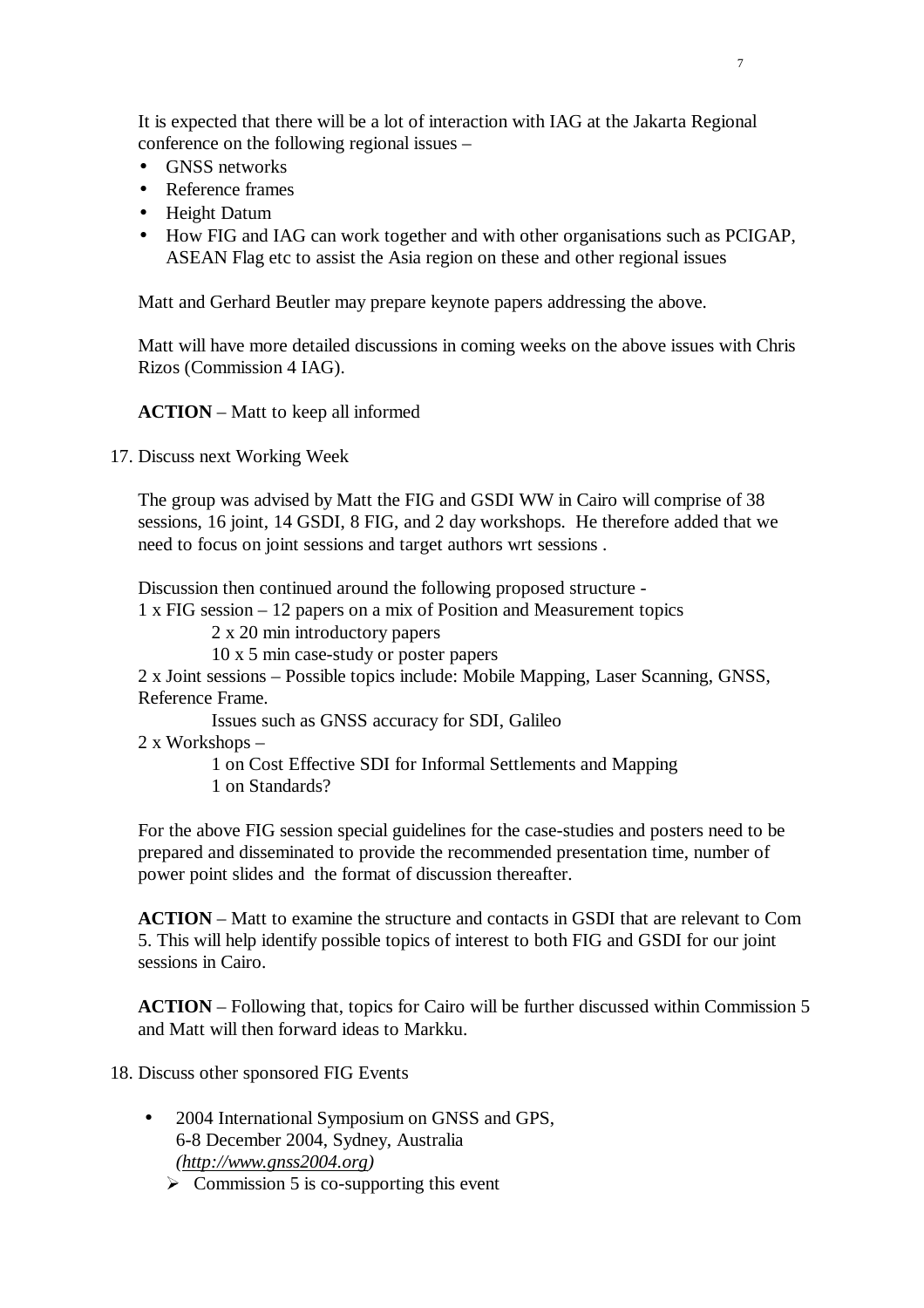- $\triangleright$  Abstracts of papers are to be submitted before 15 July 2004
- IAG Scientific Assembly.

August, Cairns, Australia.

*(http:// www.iag-aig.org)*

- $\triangleright$  Commission 5 is co-supporting this event
- All FIG Commission 5 Steering Committee members should try to attend. The group should use this opportunity to discuss upcoming items/ workings in Munich. While in Australia it may be desirable to also travel to Brisbane where Matt can host a Steering Committee meeting. We will also investigate the possibility of Steering Committee members participating in an Education or Professional Development seminar for Australian Surveyors.

**ACTION** – All to check calendar and inform Rob ASAP of ability/inability to attend.

### 19. Other Business

Athens Technical Session Review

The following points need to be raised to ACCO

- Too many papers in the session, therefore the structure needs to be reviewed ie more posters or more 'tighter' case-study guidelines.
- Introduce sessions within the conference program for more workshop discussion groups or forums on casestudies or poster papers
- Allow for digital presentations to be submitted and thus allow 'continuous' playing of the 'paper' / presentation to be viewed by delegates outside technical sessions. These digital presentations can then also be distributed to members who cannot attend the conference – ie take the conference to them.
- Authors / presenters biography needs to be attached to Chair / Rapporteur documents
- SRL process needs to be reviewed and guidelines provided on the selection / evaluation process.

Succession Planning

Matt advised that he was available to discuss with each working group member his or her future in FIG. He also suggested we all start developing a 'pool' of potential FIG Commission 5 members.

**ACTION** – All Steering Committee members to consider their future involvement in Com 5. Also consider other people who may be interested in being involved in Com 5 now or in the future. Any thoughts on these matters should be communicated to Matt and Rudolf for consideration in planning for the future of Commission 5.

**ACTION** – Matt to check with Naser with respect to his position within FIG.

A new JWG has been formed on Disaster and Risk Management. This JWG will be chaired by Theo Kotter.